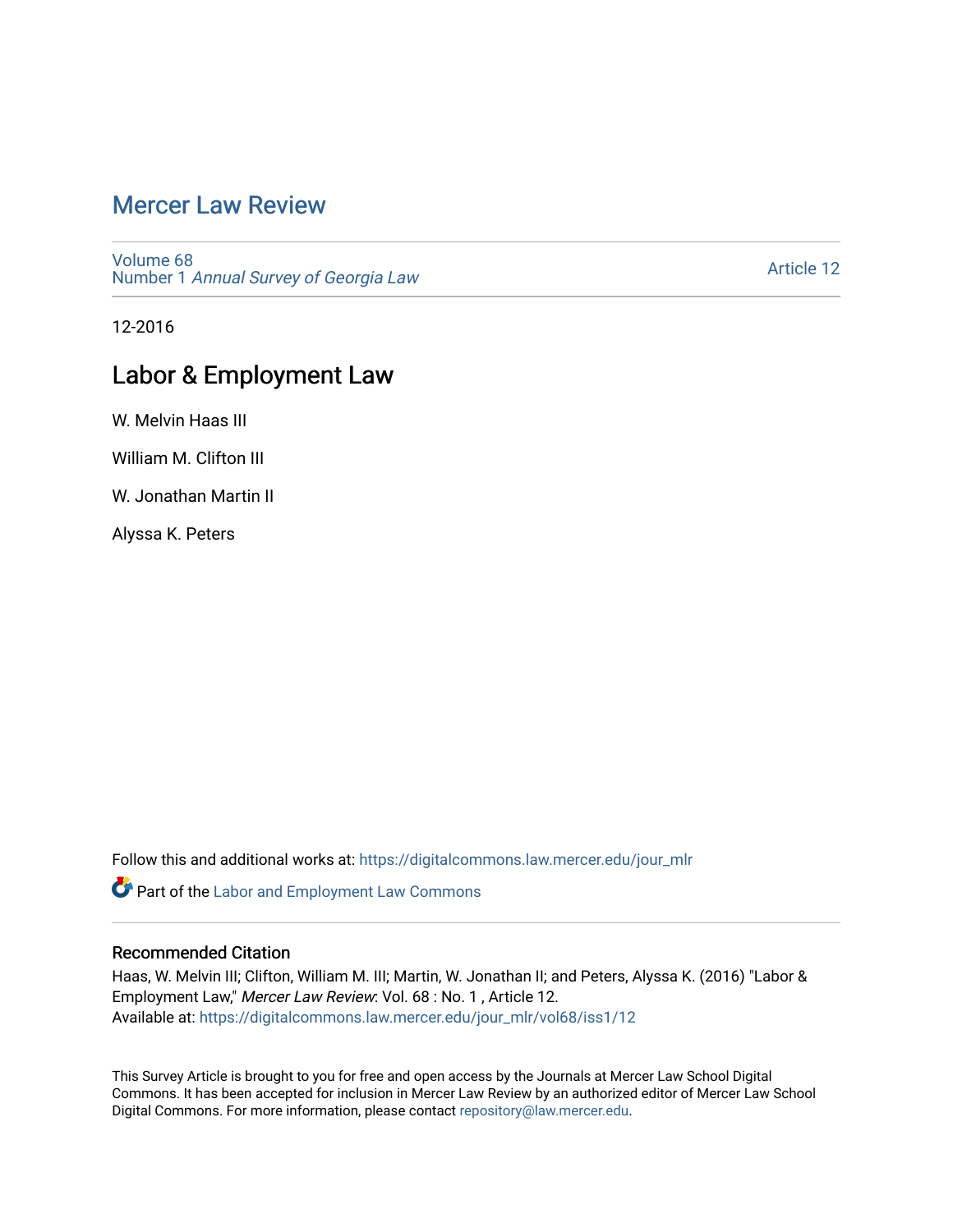# **Labor and Employment Law**

## **by W. Melvin Haas** III\*

## **William M. Clifton III\*\***

## **W. Jonathan Martin II\*\*\***

#### **and Alyssa K. Peters\*\*\*\***

#### I. INTRODUCTION

This Article surveys revisions to the Official Code of Georgia Annotated **(O.C.G.A.)** and decisions interpreting Georgia law from June **1, 2015** to May **31, 2016** that affect labor and employment relations for Georgia employers.

**\*\*\*** Equity Partner in the firm of Constangy, Brooks, Smith **&** Prophete LLP, Macon, Georgia. University of Georgia (B.B.A., cum laude, **1991);** Mercer University, Walter F. George School of Law **(J.D.,** magna cum laude, 1994). Member, Mercer Law Review **(1992-** 1994); Administrative Editor **(1993-1994).** Chapter Editor, THE DEVELOPING LABOR LAW (John **E.** Higgins Jr. et al. eds., 5th ed. **2006 &** Supps.). Member, State Bar of Georgia.

**\*\*\*\*** Associate in the firm of Constangy, Brooks, Smith **&** Prophete LLP, Macon, Georgia. University of Georgia (B.A., 2004); Georgia State University **(J.D., 2008).** Member, Georgia State Law Review **(2006-2008)** Contributing Editor, THE DEVELOPING LABOR LAW (John **E.** Higgins Jr. et al. eds., 5th ed. **2006 &** Supps.). Member, State Bar of Georgia.

The Authors would like to thank Laura Hicks for her hard work on the Article.

**<sup>\*</sup>** Equity Partner and Macon Office Head in the firm of Constangy, Brooks, Smith Prophete LLP, Macon, Georgia. Emory University (B.A., **1968);** University of Alabama **(J.D., 1971).** Chapter Editor, THE DEVELOPING LABOR LAW (John **E.** Higgins Jr. et al. eds., 5th ed. **2006 &** Supps.). Member, State Bars of Georgia and Alabama.

**<sup>\*\*</sup>** Equity Partner in the firm of Constangy, Brooks, Smith **&** Prophete LLP, Macon, Georgia. Oglethorpe University (B.A., magna cum laude, **1988);** Georgia State University (M.A., **1990);** Columbia University **(J.D., 1993).** Law Clerk to the late Honorable Duross Fitzpatrick, United States District Judge for the Middle District of Georgia **(1993-1995).** Member, State Bar of Georgia.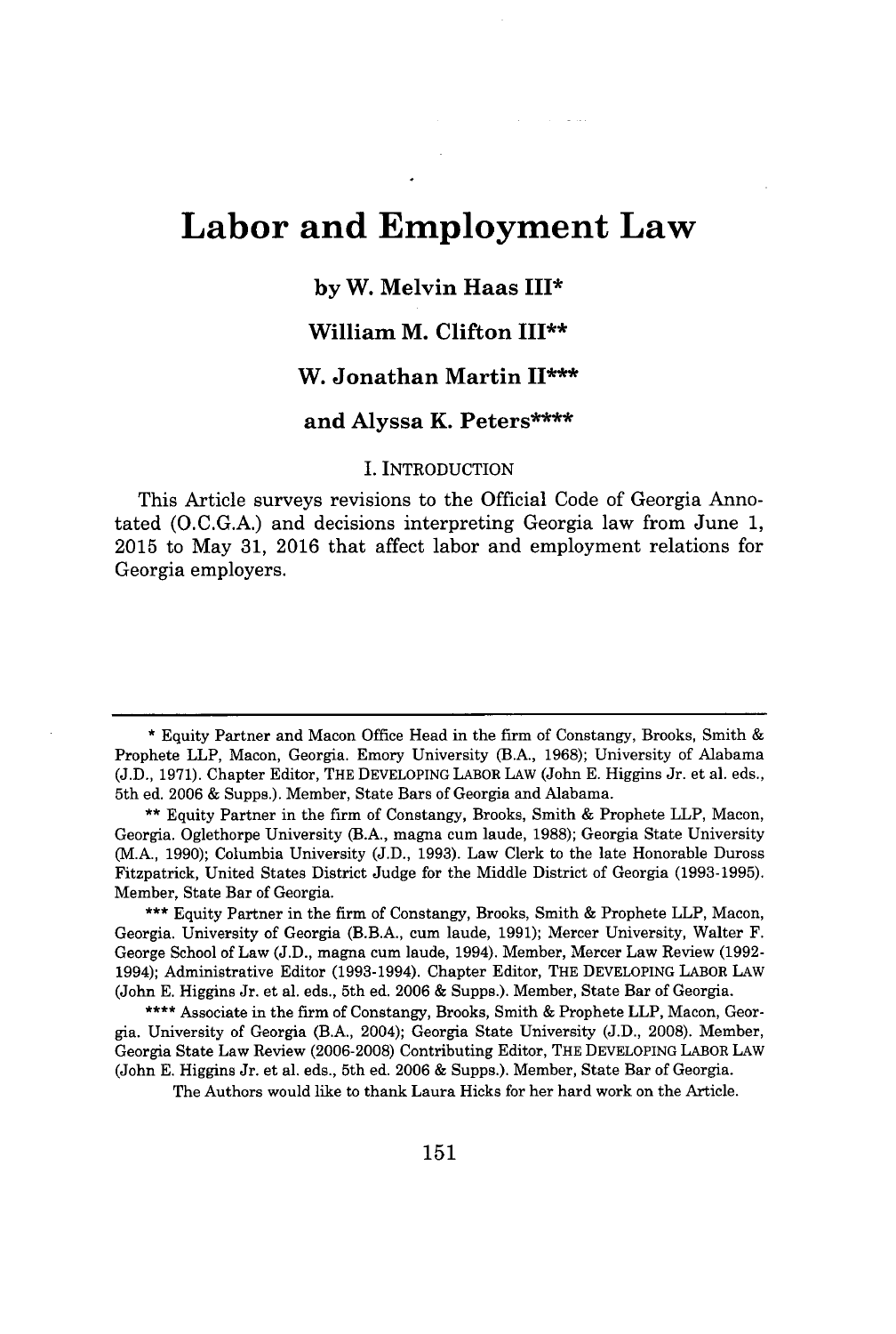#### **II. RECENT** LEGISLATION

#### *A. Protecting Georgia Small Businesses Act*

The "Protecting Georgia Small Businesses Act" **1** will become effective January **1, 2017.2** The purpose of the Act is to clarify the employment relationship between a "franchisor" and a "franchisee."<sup>3</sup> Under the Act, "neither a franchisee nor a franchisee's employee shall be deemed to be an employee of the franchisor for any purpose."<sup>4</sup>The Act states the terms "franchisor" and "franchisee" have the same meanings as in **16** Code of Federal Regulations (C.F.R.) section **436.1.5** *"Franchisor* means any person who grants a franchise and participates in the franchise relationship."<sup>6</sup>*"Franchisee* means any person who is granted a franchise."<sup>7</sup>However, the Act does not apply to Chapter **9** of Title 34 of the **O.C.G.A.,8** which relates to workers' compensation.<sup>9</sup>

#### *B. Amendments to Employer Unemployment Contributions*

In addition to enacting **O.C.G.A. §** 34-1-910 on January **1, 2017,** the Act also amended Chapter **8** of Title 34 as of July **1, 2016,** which relates to employment security.<sup>11</sup> The Act provides the Commissioner of Labor (Commissioner) authorization "to submit to and receive from the state revenue commissioner certain information related to persons paying into or receiving funds" from the Unemployment Trust Fund (Fund).12 Further, penalties are provided "for the unlawful divulging of certain confidential information" relating to the Fund. **<sup>13</sup>**

The Act also enacts **O.C.G.A. §** 34-8-130,14 which adds authorization for the Commissioner to submit names and social security numbers of

- **9. O.C.G.A.** *§* 34-1-9(c).
- 10. **O.C.G.A.** *§* 34-1-9 (Supp. **2016).**

**11.** Ga. H.R. Bill 904, Reg. Sess. **(2016)** (amending **O.C.G.A.** tit. 34 ch. **8 (2008 &** Supp. **2016)).**

12. *Id.* (codified as amended at **O.C.G.A.** *§* **34-8-130** (Supp. **2016)).**

**13.** *Id.*

14. **O.C.G.A.** *§* **34-8-130** (Supp. **2016).**

**<sup>1.</sup>** Ga. **S.** Bill **277,** Reg. Sess. **(2016)** (amending **O.C.G.A.** *§* 34-1-9 (Supp. **2016)).**

<sup>2.</sup> *Id. §* **3.**

*<sup>3.</sup> See* **O.C.G.A.** *§* 34-1-9(a).

<sup>4.</sup> **O.C.G.A.** *§* **34-1-9(b).**

**<sup>5.</sup> O.C.G.A.** *§* 34-1-9(a) (referencing Disclosure Requirements and Prohibitions Concerning Franchising, **16** C.F.R. *§* 436.1 **(2015)).**

**<sup>6. 16</sup>** C.F.R. *§* **436.1(k).**

**<sup>7. 16</sup>** C.F.R. *§* 436.1(i).

**<sup>8.</sup> O.C.G.A.** tit. 34 ch. **9** (Supp. **2016).**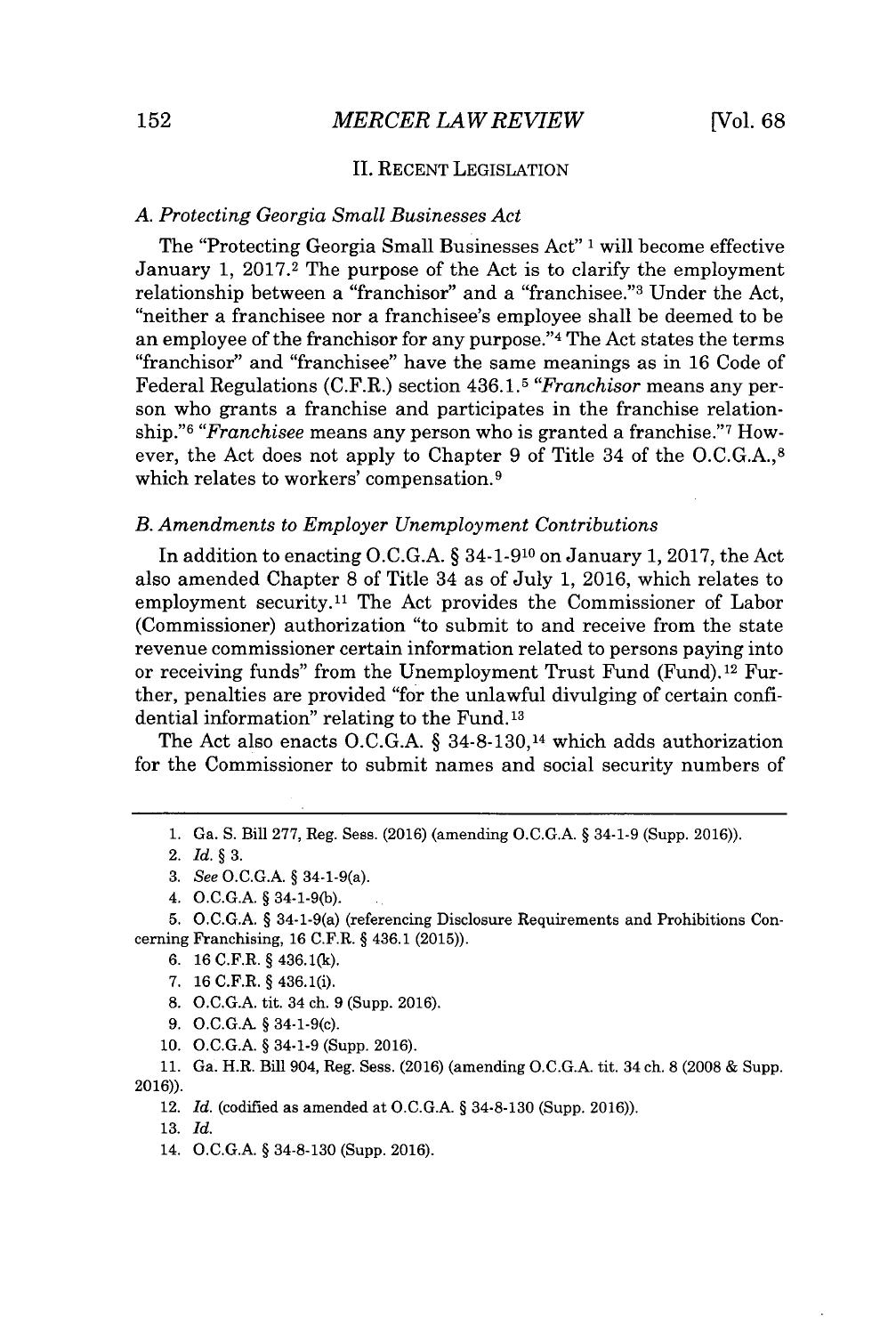individuals, and names of any employer along with the number of employees who are being reported, for the state revenue commissioner to verify and report back submitted earnings.<sup>15</sup> Further, " $[n]$ othing in this Code Section shall prevent the Department of Revenue **.** . . **.** access to records or information provided for under Code Section **34-8-125."16**

Lastly, the Act amends **O.C.G.A. §§ 34-8-151, 34-8-155, 34-8-180,** 34- **8-181,** and **34-8-185.17 A** statutory provision in the Act explains the following:

For periods on or after January **1, 2017,** but on or before December **31,** 2022, each new or newly covered employer shall pay contributions at a rate of 2.64 percent of wages paid **by** such employer with respect to employment during each calendar year until the employer is eligible for a rate calculation based on experience **... .18**

There are variations from the standard rate addressed in different provisions of the Code.<sup>19</sup> "For the periods on or after January 1, 2017, but on or before December **31,** 2022, there is an administrative assessment of **0.06** percent to be assessed upon all wages as defined in Code section 34- 8-49 **.. . .**."20 The Act provides an automatic repeal of Article **6** of Chapter **8** of Title 34 from December **31, 2016,** until January **1, 2023.21** Article **6** of Chapter **8** of Title 34 relates to administrative assessments.

#### III. WRONGFUL TERMINATION

#### *A. Employment at Will*

#### **1.** Overview

"Employment at-will in other jurisdictions may be weakening, but in Georgia the presumption remains that all employment is at-will unless a statutory or contractual exception exists."<sup>22</sup> Unlike other states, in which

- **15.** Ga. H.R. Bill 904 **§ 1** (codified at **O.C.G.A. § 34-8-130).**
- **16. O.C.G.A § 34-8-130(b).**

- **18. O.C.G.A. § 34-8-151(d)** (Supp. **2016).**
- **19. O.C.G.A. § 34-8-155** (Supp. **2016).**
- 20. **O.C.G.A. § 34-8-180(b)** (Supp. **2016).**
- 21. Ga. H.R. Bill 904 **§ 5** (codified at **O.C.G.A. § 34-8-181** (Supp. **2016)).**

22. W. Melvin Haas III et al., *Labor and Employment Law, Annual Survey of Georgia Law,* **65** MERCER L. REV. **159, 161 (2013).** *See, e.g.,* **O.C.G.A. § 18-4-7 (2015 &** Supp. **2016)** (mandating that an employer cannot discharge an employee whose earnings are subject to garnishment); **O.C.G.A. §** 34-1-3 **(2008)** (providing that employers cannot discharge an employee who are absent from work as a result of being required to attend a judicial proceeding in response to a court order).

**<sup>17.</sup>** Ga. H.R. Bill 904 **§§** 2 to **6.**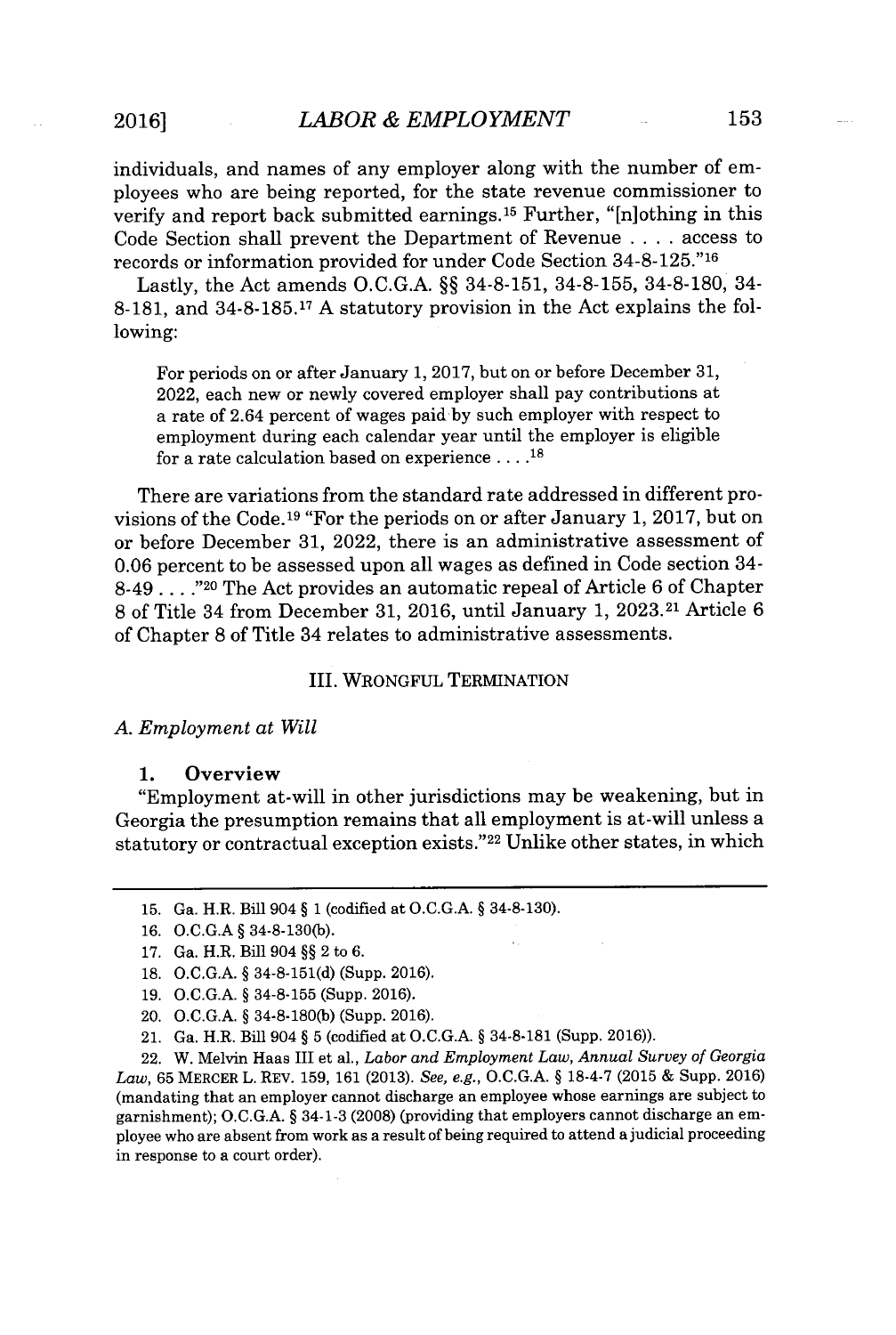the judiciary has created public policy exceptions to the common law doctrine, Georgia's doctrine of employment at-will is statutory.<sup>23</sup>As a result, the judiciary cannot amend the doctrine.<sup>24</sup> It must be done legislatively.<sup>25</sup> In short:

In Georgia, the general rule is that an employee, employed at will and not **by** contract, cannot bring an action against his employer for wrongful discharge from employment or wrongful interference with the employment contract when and where he is an at will employee with no definite and certain contract of employment. The employer with or without cause and regardless of its motives may discharge the employee without liability.<sup>26</sup>

"An indefinite hiring" is at-will employment.<sup>27</sup> The definition of an indefinite hiring includes contract provisions specifying "'permanent employment,' 'employment for life,' [and] 'employment until retirement."'28 Further, a contract specifying an annual salary does not create a definite period of employment.<sup>29</sup> Even if an employment contract does specify a definite period of employment, any employment beyond that period becomes employment at-will subject to discharge without cause. <sup>30</sup>

#### 2. Exceptions to Employment at Will

In certain instances, offer letters that contain a strictly defined employment period, among other necessary terms of employment, can be sufficient evidence to overcome the presumption of at-will employment. For instance, in *Tricoli v. Watts*,<sup>31</sup> the plaintiff argued his offer letter incorporated the policy and terms of the Board of Regents, and consequently he was not terminable at will.<sup>32</sup> The Georgia Court of Appeals ruled the policy language the plaintiff relied upon did not create a definite term of employment because it did not state, as a consequence of the

- **27. O.C.G.A. §** 34-7-1 **(2008).**
- **28.** Ga. Power Co. v. Busbin, 242 Ga. **612, 613, 250 S.E.2d** 442, 443-44 **(1978).**
- **29.** Ikemiya v. Shibamoto Am., Inc., **213** Ga. **App. 271, 273,** 444 **S.E.2d 351, 353** (1994).

**32.** *Id.* at **839, 783 S.E.2d** at **477-78.**

 $\ddot{\phantom{0}}$ 

**<sup>23.</sup>** *See* **O.C.G.A. §** 34-7-1 **(2008).**

<sup>24.</sup> Eckhardt v. Yerkes Reg'l Primate Ctr., 254 Ga. **App. 38, 39, 561 S.E.2d** 164, **165** (2002).

**<sup>25.</sup>** *Id.* at **39, 561 S.E.2d** at **165-66** (declining to create public policy exception for whistle blowing activities).

**<sup>26.</sup>** *Id.* at **38, 561 S.E.2d** at **165.**

**<sup>30.</sup>** Schuck v. Blue Cross **&** Blue Shield, Inc., 244 Ga. App. **147, 147-48, 534 S.E.2d 533, 533-34** (2000).

**<sup>31. 336</sup>** Ga. **App. 837, 783 S.E.2d** 475 **(2016).**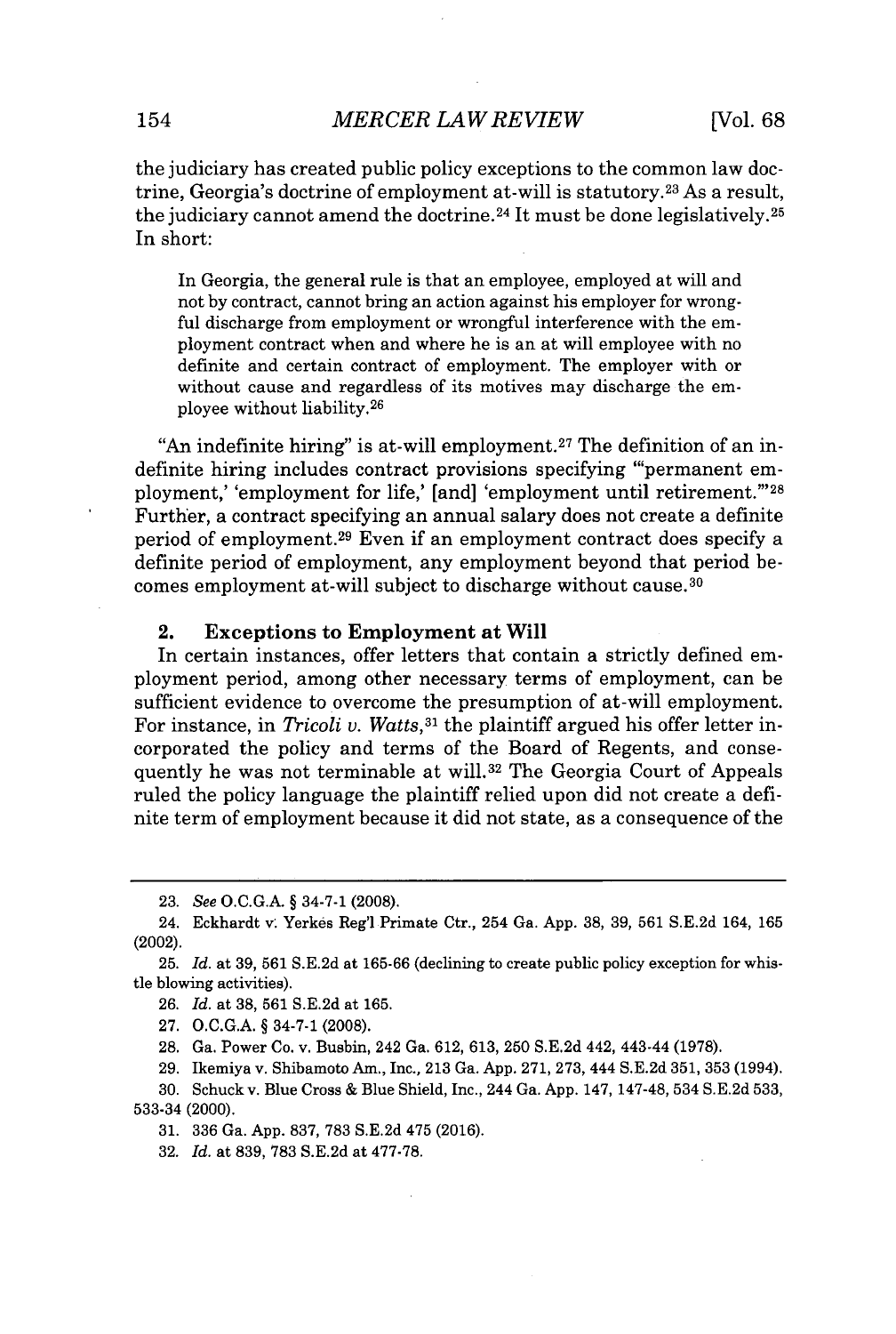Board's failure to provide the plaintiff notice, that the plaintiffs employment would be renewed or otherwise extended.<sup>33</sup> Thus, as a matter of law, the policy language did not overcome the presumption of terminable employment. <sup>34</sup>

Notwithstanding, an employer's publications can give rise to contractual actions in certain situations. <sup>35</sup>In *Shelnutt v. Mayor & Alderman of Savannah,<sup>36</sup>*firefighters sued the City of Savannah for breach of contract after they were promoted without receiving raises pursuant to the City's Pay Policy referenced in their employee handbook. The City filed a motion to dismiss, citing the Handbook's disclaimer that stated it "does not constitute an expressed or implied contract." $37$  Treating the Pay Policy and the Handbook as one document, the trial court dismissed the firefighters' claim without further discussion. The firefighters appealed.<sup>38</sup> The Georgia Court of Appeals reversed.<sup>39</sup>

In finding the Pay Policy an enforceable contract, the court of appeals held the trial court erred when it treated the City's Pay Policy and Handbook as one document.<sup>40</sup> The City's Handbook did not include the text of its Pay Policy or explicitly incorporate it, but instead merely referenced the policy in a list of employment related topics.<sup>41</sup> Consequently, because the two documents were considered separately, the disclaimer did not apply to the Pay **Policy. <sup>42</sup>**

Further, the court of appeals determined the Pay Policy unequivocally provided for a definite, calculable salary increase upon the firefighters' promotion.<sup>43</sup> The court made this determination despite the policy's language allowing the City Manager to make necessary exceptions in her discretion. <sup>44</sup>The court found this qualifying language did not make the policy wholly discretionary nor did it affect the mandatory nature of the **policy. <sup>45</sup>**Rather, the manager was required to follow the policy unless she decided an exception was essential in a particular case. <sup>46</sup>

- **36. 333** Ga. **App.** 446, **776 S.E.2d 650 (2015).**
- **37.** *Id.* at 448, **776 S.E.2d** at **653.**
- **38.** *Id.* at 446-49, **776 S.E.2d** at **652-54.**
- **39.** *Id.* at 454, **776 S.E.2d** at **657.**
- 40. *Id.* at 449, **776 S.E.2d** at 654.
- 41. *Id.* at 448, **776 S.E.2d** at **653.**
- 42. *Id.* at 449, **776 S.E.2d** at 654.
- 43. *Id.* at 451-52, **776 S.E.2d** at **655-56.**
- 44. *Id.* at **452-53, 776 S.E.2d** at **656.**
- 45. *Id.* at 453, **776 S.E.2d** at **656-67**
- 46. *Id.* at 453, **776 S.E.2d** at **656.**

**<sup>33.</sup>** *Id.* at **839, 783 S.E.2d** at **478.**

**<sup>34.</sup>** *Id.*

**<sup>35.</sup> JAMES** W. **WIMBERLY, JR., GEORGIA EMPLOYMENT LAW §§.1** to **9 (3d** ed. 2000).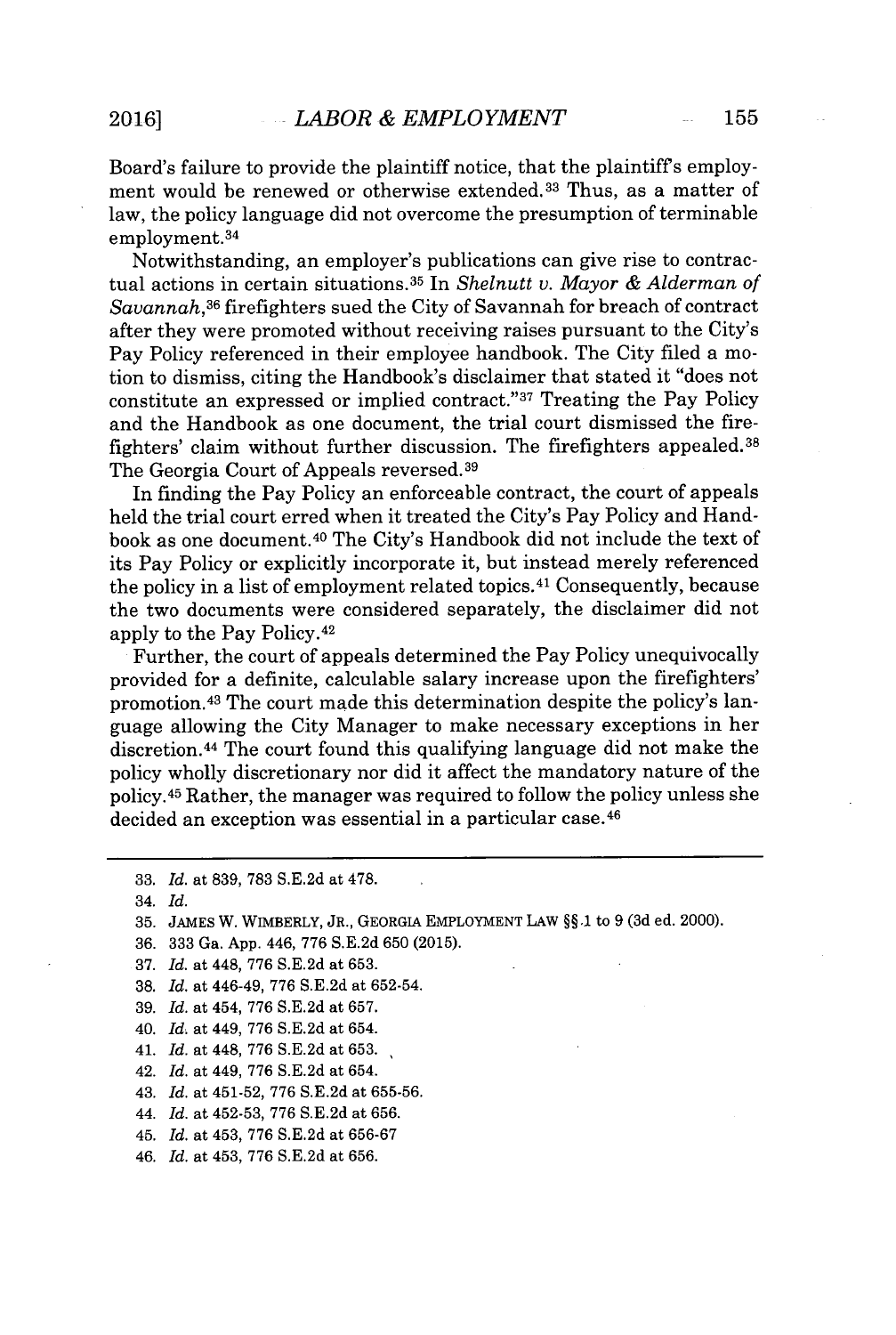#### *B. Breach of Employment Contract (Other than At-Will)*

#### **1.** Formulation of Employment Contracts

For an employment agreement *to be* enforceable, it must include all traditional elements of a contract: offer, acceptance, and consideration. <sup>47</sup> Additionally, it must include all necessary terms and the terms must be definite." During the Survey period, in *Mosaic Business Advisory Services, Inc. v. Stone,4<sup>9</sup>*the court upheld a jury verdict in favor of enforcing the terms of a bonus agreement based on a company's net profits, even though the agreement did not include details such as the timing of payment or minimum cash reserves the business would retain.<sup>50</sup>

In *Mosaic,* Stone and Olives opened a consulting firm, named Mosaic, together. The next year, Olives fired Stone. **A** few days after the termination, Olives and Stone reconciled and agreed to continue discussion of Stone's compensation. For weeks, the parties continued to discuss the compensation agreement orally and **by** email. Eventually, they agreed that sixty-five percent of the net profit resulting from a project would be paid to the person in charge of that project, and Mosaic would retain the rest for operating expenses. After attempts to finalize other details, including the timing of payments, minimum cash reserves, and founder departure safeguards, the parties' negotiations broke down. Throughout negotiations, Stone continued her employment with Mosaic. Shortly thereafter, Olives informed Stone that he wished to dismantle the business, and Stone subsequently resigned. Mosaic did not pay Stone her July 2012 bonus, and Stone filed a breach of contract action. The jury found for Stone.<sup>51</sup> Mosaic appealed arguing the mid-year bonus was not enforceable because of lack of consideration, indefinite terms, and no final agreement.<sup>52</sup>

First, Mosaic argued the promise of a mid-year bonus was not made at the beginning of Stone's employment, so the promise was a mere gratuity lacking consideration.<sup>53</sup> The court disagreed and held that because the negotiation occurred after Stone's termination and Stone's subsequent

*<sup>47.</sup> See* WIMBERLY, GEORGIA EMPLOYMENT LAW, *supra* note **35,** at *§§* 1-2.

<sup>48.</sup> *Id.*

<sup>49.</sup> **336** Ga. **App 28, 784 S.E.2d** 426 **(2016).**

**<sup>50.</sup>** *Id.* at **28-30, 784 S.E.2d** at 427-29.

**<sup>51.</sup>** *Id.* at **28-31, 784 S.E.2d** at 428-30.

**<sup>52.</sup>** *Id.* at **31-33, 784 S.E.2d** at 430-31.

**<sup>53.</sup>** *Id.* at **31-32, 784 S.E.2d** at 430-31.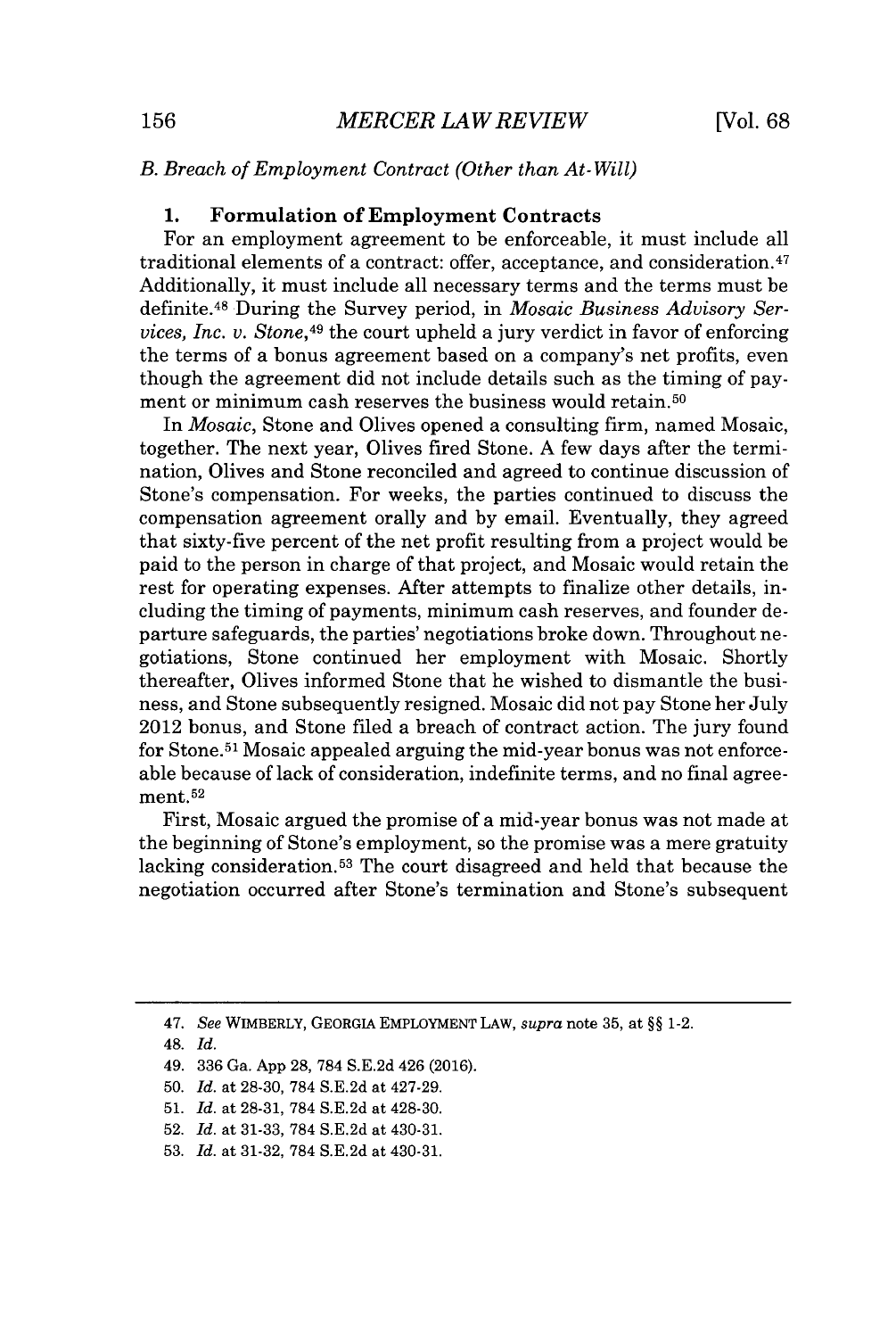continued employment with Mosaic, Stone's employment was conditioned upon the receipt of her mid-year bonus and Stone's continued employment was valid consideration. <sup>5</sup><sup>4</sup>

Second, Mosaic argued the terms of the bonus agreement were too indefinite to be enforceable because of the parties' ongoing dispute regarding the minimum amount of liquidity reserves Mosaic should maintain, the pool from which Stone's bonus would be taken, and the calculation of bonus for shared projects.<sup>55</sup> The court disagreed and found these ancillary terms were not indefinite enough to make the bonus agreement unenforceable.<sup>56</sup>

Third, Mosaic argued Stone terminated negotiations before the parties could finalize an agreement.<sup>57</sup> The court disagreed and held there was ample evidence for a jury to find the agreement was finalized based on Stone's testimony that she continued her employment because of her understanding that the parties had come to an agreement regarding the terms of her bonus.<sup>58</sup>

## 2. Interpretation of Employment Contracts (Other than At-Will Contracts)

When interpreting the true meaning of an employment contract's terms, Georgia courts utilize the usual rules of contract interpretation codified in Title **13** of the **O.C.G.A.59** The aim of contract interpretation is to enforce the true intentions of the parties at the time the contract was formed. $60$  If, from the language of the contract, the parties' intention is legally permissible and clear, the contract is enforceable regardless of other rules of contract construction.<sup>61</sup> If the intention of the parties is not clear, the courts look to the ordinary meaning of the contract's language to determine the parties' intention.<sup>62</sup>Yet, if some of the language used is technical, jargon, or a word of art, the language will be interpreted according to the peculiar meaning understood **by** local practitioners or

**58.** *Id.* at 34, **784 S.E.2d** at 431-32.

**59. O.C.G.A.** tit. **13** (2010 **&** Supp. **2016).**

**60. O.C.G.A. § 13-2-3** (2010).

**62. O.C.G.A. § 13-2-2(2)** (2010).

<sup>54.</sup> *Id.* at **32, 784 S.E.2d** at 430.

**<sup>55.</sup>** *Id.* at 33-34, **784 S.E.2d** at 431.

*<sup>56.</sup> Id.* The court found that there was enough evidence of an agreement as to the amount of the liquidity pool even if the timing of payment from it may not have been definite, and the court further stated that the lack of agreement for shared projects was irrelevant because it was merely hypothetical since no shared projects ever materialized. *Id.*

**<sup>57.</sup>** *Id.* at 34, **784 S.E.2d** at 431.

**<sup>61.</sup>** *Id.*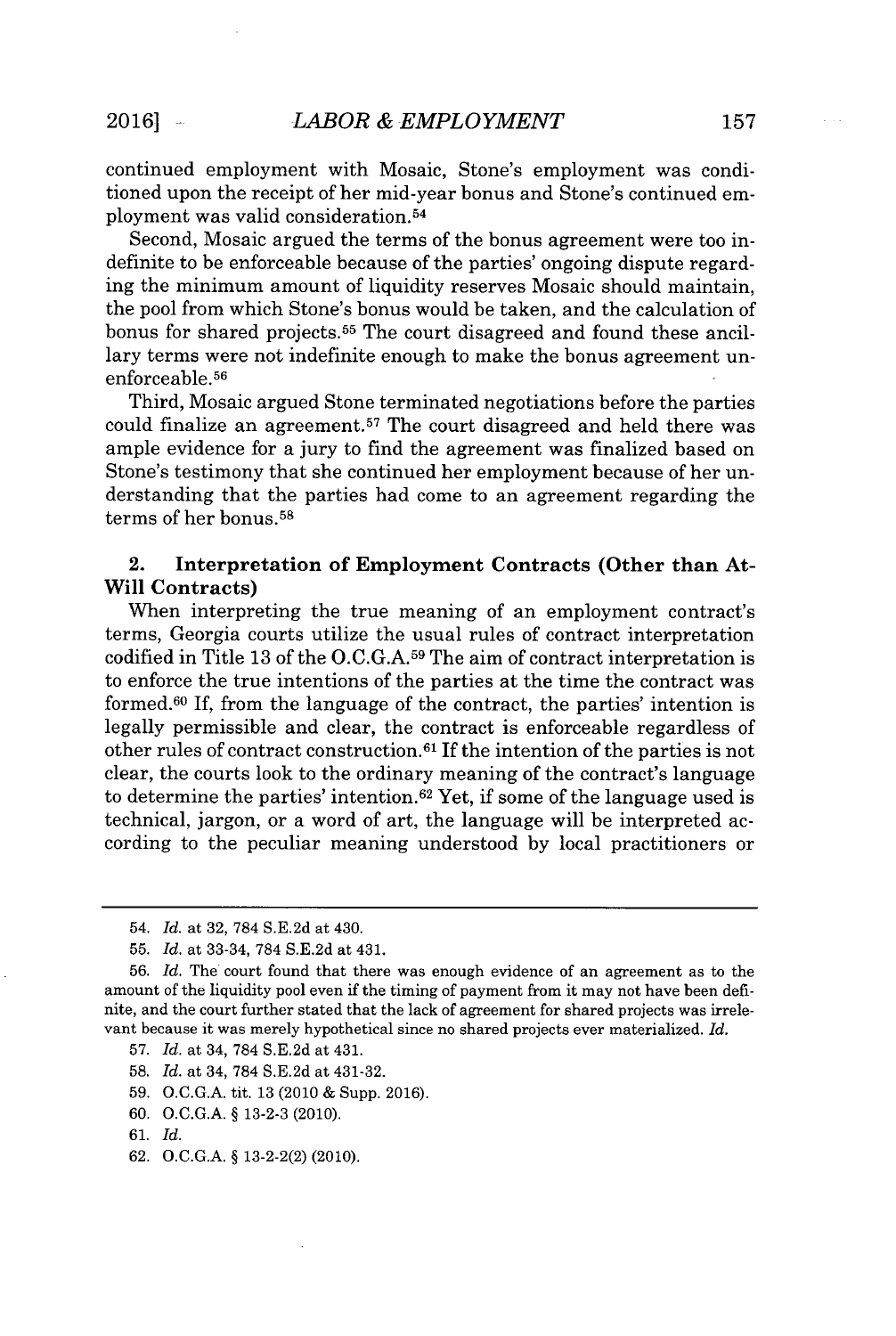tradesmen.<sup>63</sup> Additionally, courts interpret terms in the light most favorable to the enforcement of the whole contract. <sup>64</sup>

In *Williams v. Columbus Clinic P.C.,65* the Georgia Court of Appeals looked to the meaning of the words "restriction" and "proctorship" in the context of the medical profession to determine whether, as a matter of law, a clinic was permitted to terminate a doctor under a clause in his employment contract.<sup>66</sup>Williams was employed **by** Columbus Clinic under a valid employment contract for one year. Per the contract, the clinic was allowed to terminate Williams early if his privileges at any hospital were restricted.<sup>67</sup> Shortly after he began work, the medical staff at the hospital where Williams had privileges informed him that "the Hospital was imposing a three- month proctorship on him."<sup>68</sup> The clinic viewed the proctorship as a restriction and consequently terminated him. The trial court granted summary judgment in favor of the clinic.<sup>69</sup> The court of appeals reversed and held that it was unclear whether a proctorship actually restricted Williams' autonomy as a practitioner. <sup>70</sup>

In determining the definition of "restrict," the clinic argued that the court should use the plain definition, while Williams argued that the court should treat "restrict" as a term of art and apply the peculiar meaning of the word in its medical context.<sup>71</sup> The court agreed with Williams.<sup>72</sup> Utilizing the plain definition of "restrict" would result in the clinic having an unfettered right to terminate Williams at any time.<sup>73</sup> This result would be blatantly contrary to the parties' intention to create a contractual employment relationship.<sup>74</sup> However, by analyzing "restrict" in accordance with the definition given to it **by** the medical field, the parties' intention would be better served. The court looked at the Healthcare Quality Improvement Act (HCQIA), <sup>75</sup>and per the HCQIA, a restriction is something that adversely affects a doctor's privileges.<sup>76</sup> Proctorships

**63.** *Id.*

64. **O.C.G.A. §** 13-2-2(4) (2010).

**65. 332** Ga. **App..714, 773 S.E.2d** 457 **(2015).**

**66.** *Id.* at 714, **773 S.E.2d** at 458.

**67.** *Id.* at **715, 773 S.E.2d** at 458

**68.** *Id.* at **714-17, 773 S.E.2d** at 459.

**69.** *Id.* at **716, 717, 773 S.E.2d** at 459, 460.

**70.** *Id.* at **722, 773 S.E.2d** at 463.

**71.** *Id.* at **718-19, 773 S.E.2d** at 460-61.

**72.** *Id.* at **719, 773 S.E.2d** at 461.

**73.** *Id.*

74. *Id.*

**75.** 42 **U.S.C. §§ 11101** to **11152** (2012 **&** Supp. 112014).

**76.** *Williams,* **332** Ga. **App.** at **718, 773 S.E.2d** at 461 (discussing the HCQIA). Specifically, the court reviewed the term as it was interpreted in *Vineville Capital Group v.*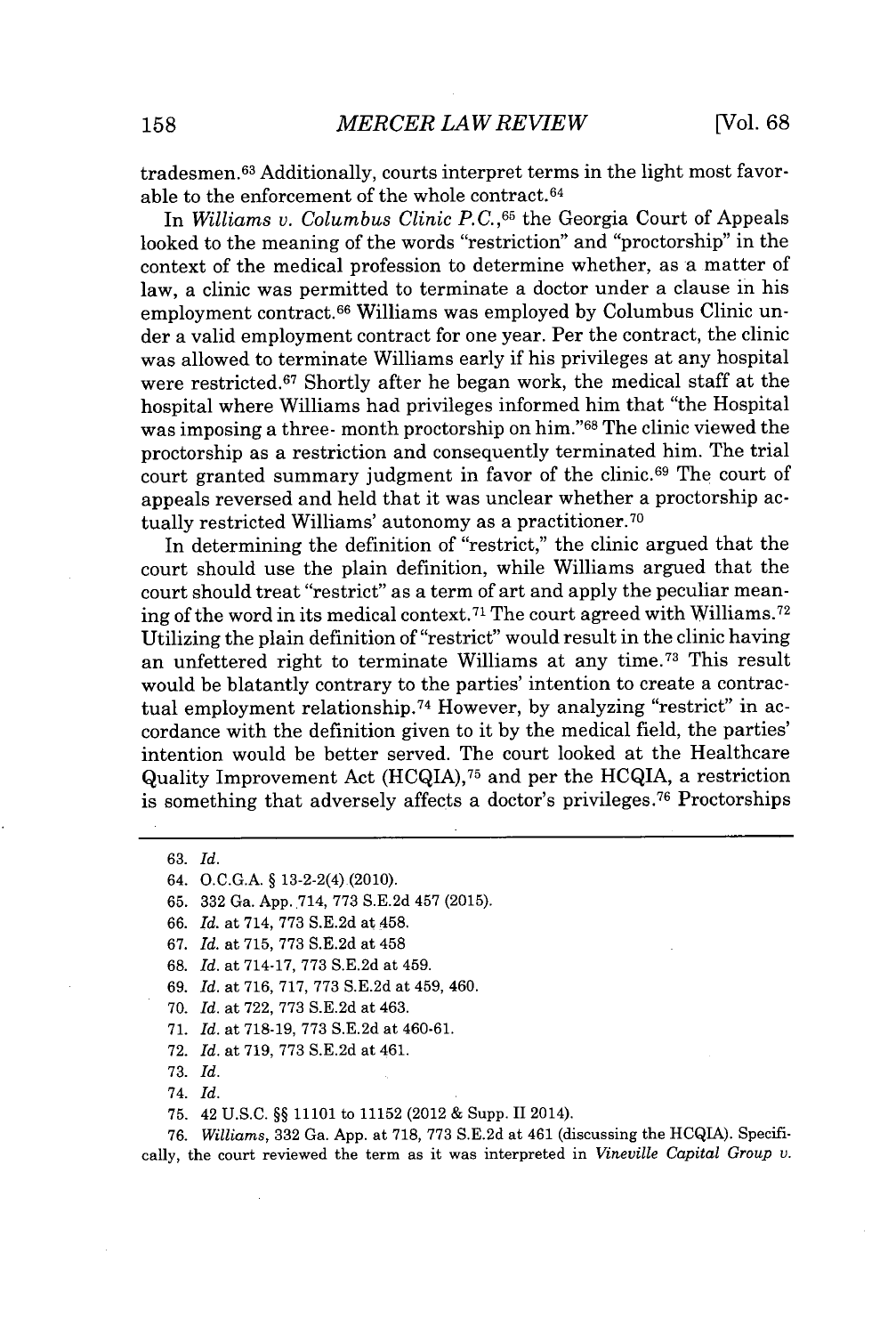only adversely affect a doctor's privileges if the doctor cannot provide medical care without the proctor's approval.77 Proctorships are not a restriction if the proctor only observes the doctor to evaluate his professional competence.<sup>78</sup>

Consequently, the court considered whether the proctorship imposed on Williams limited his professional autonomy, constituting a "restriction" on his hospital privileges.<sup>79</sup> The court found there were questions of fact and reversed.<sup>80</sup>

#### IV. BUSINESS TORTS

#### *A. Negligent Hiring, Retention, and Supervision*

Under Georgia law, an employer is required to exercise ordinary care when selecting employees and cannot retain employees after the employer knows them to be incompetent.<sup>81</sup> To maintain an action for negligent hiring, the plaintiff must prove the employer hired an employee, which the employer knew, or should have known, from the employee's actions or tendencies, posed a risk of inflicting the type of harm sustained **by** the plaintiff.<sup>82</sup>Usually, whether an employer used reasonable care in hiring an employee is a question of fact unless the evidence is "plain, palpable and undisputable."83

*In Little-Thomas v. Select Specialty Hospital Augusta, Inc.,<sup>84</sup>*a patient, Joyce, and her husband filed a negligent hiring and retention action against a hospital after the patient was raped **by** her **CNA,** Warren Butler. The trial court granted summary judgment in favor of the hospital on both claims. $85$  On appeal, the court affirmed that summary judgment on the plaintiff's negligent hiring claim was appropriate.<sup>86</sup> Before he was hired, Butler submitted a written application with three professional references and provided proof of his **CNA** certification. Then, the hospital

**78.** *Id.* at **721, 773 S.E.2d** at **462-63.**

**79.** *Id.* at **721, 773 S.E.2d** at 462.

**80.** *Id.* at **722, 773 S.E.2d** at 463.

**81. O.C.G.A. §** 34-7-20 **(2008).**

**82.** Munroe v. Univ. Health Servs., Inc., **277** Ga. **861, 863, 596 S.E.2d** 604, **606** (2004).

**83.** *Id.* at 864, **596 S.E.2d** at **607** (quoting Robertson v. Kroger Co., **268** Ga. **735, 739,** 493 **S.E.2d** 403, 408 **(1997)).**

84. **333** Ga. **App. 362, 773 S.E.2d** 480 **(2015).**

**85.** *Id.* at **362-63, 773 S.E.2d** at **481-82.**

**86.** *Id.* at **365, 773 S.E.2d** at 483.

*McCook,* **329** Ga. **App. 790, 795, 766 S.Ed.2d 156, 160** (2014). *Williams,* **332** Ga. **App.** at **720, 773 S.E.2d** at 461. In this case, the court looked to the HCQIA and then to the National Practitioner Data Guidebook to glean the term's meaning. *Id.*

**<sup>77.</sup>** *Williams,* **332** Ga. **App.** at **721, 773 S.E.2d** at 462.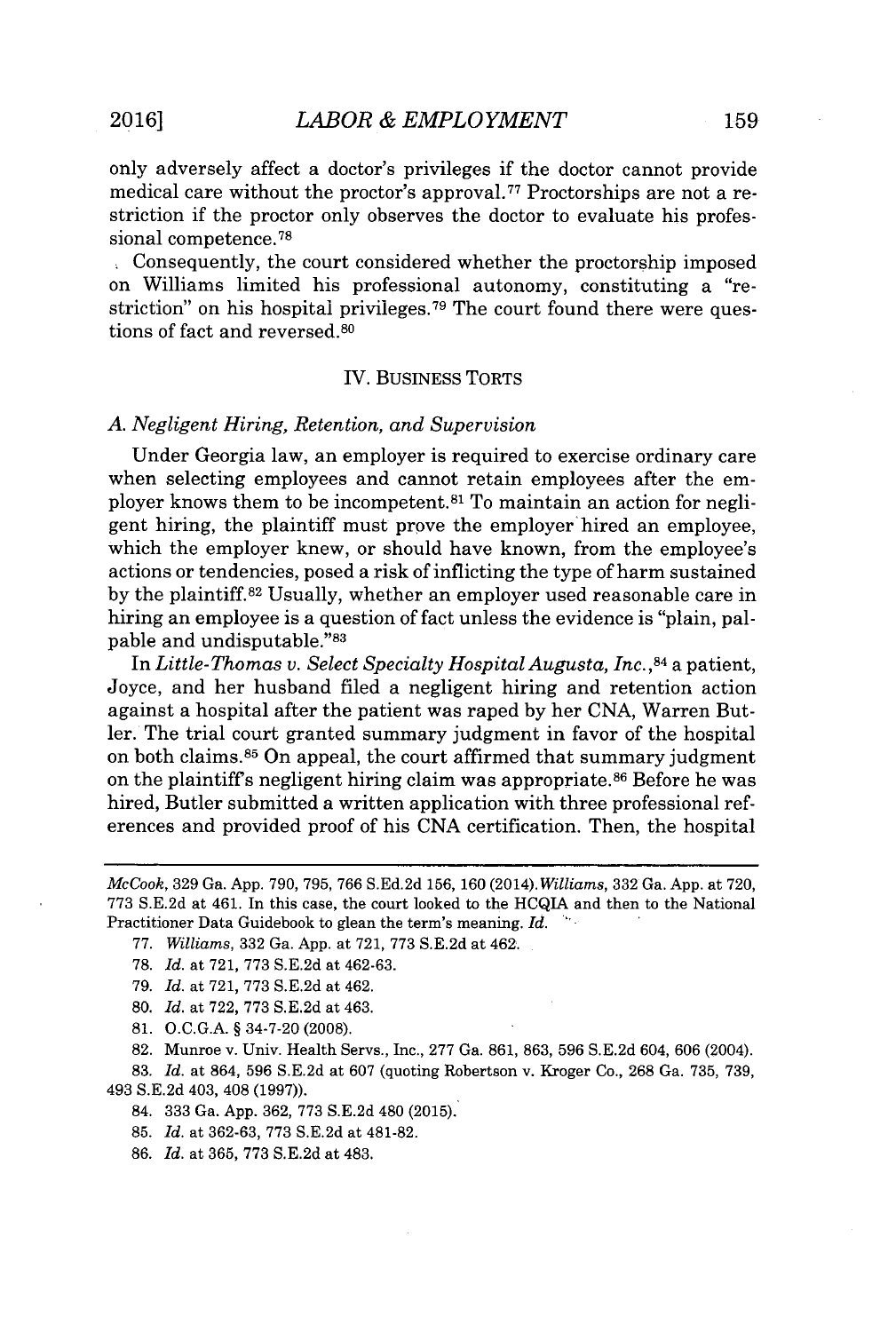interviewed Butler, confirmed his prior employment, and performed a criminal background check. The hospital discovered no negative information during this interview and confirmed Butler's references. His references verified his dates of employment, but provided no further information. Butler's criminal background check included one six-year old misdemeanor for writing a bad check. Joyce argued that, if the hospital had been more diligent in its hiring process, it would have discovered Butler had been previously terminated for discourteous behavior. While Butler's previous termination may have revealed tendencies that made Butler an unsuitable employee for other reasons, it was not evidence of Butler's tendencies to engage in nonconsensual sexual violence, like the violence done to Joyce. $87$  Thus, the court found the hospital's hiring process was per se reasonable.<sup>88</sup>

However, the court of appeals reversed the trial court's grant of summary judgment on the plaintiff's negligent retention claim.<sup>89</sup> Pursuant to a prior ruling of the Georgia Supreme Court, a plaintiff is not required to prove the hospital knew a defendant's tendencies could result in the specific harm suffered **by** her, but only that the harm she suffered was "within the risk posed by" a defendant.<sup>90</sup> The court reversed because the evidence showed Butler's coworkers and patients filed several formal complaints with the hospital alleging that Butler had a bad attitude and was aggressive with his patients. Specifically, they reported that Butler would yell and cuss at patients, and handled his patients roughly. Most significantly, Joyce provided evidence of an incident where Butler inappropriately touched a physically vulnerable female patient in an aggressive, sexual, and non-consensual way. The patient's son reported this event to hospital staff on duty at the time it occurred.<sup>91</sup> The court found that all of these facts combined were sufficient evidence for a rational trier of fact to conclude the hospital should have known of Butler's tendencies to engage in the kind of conduct that harmed Joyce.<sup>92</sup> Thus, the court of appeals held that the trial court's grant of summary **judg**ment was inappropriate.<sup>93</sup>

**<sup>87.</sup>** *Id.* at **364-65, 773 S.E.2d** at **482-83.**

**<sup>88.</sup>** *Id.* at **365, 773 S.E.2d** at 483.

**<sup>89.</sup>** *Id.* at **367, 773 S.E.2d** at 484.

**<sup>90.</sup>** *Id.* at **366, 772 S.E.2d** at 483 (quoting *Munroe,* **277** Ga. at **863, 596 S.E.2d** at **606).**

**<sup>91.</sup>** *Id.* at **366, 773 S.E.2d** at 483-84.

**<sup>92.</sup>** *Id.* at **366-67, 773 S.E.2d** at 484.

**<sup>93.</sup>** *Id.* at **367, 773 S.E.2d** at 484.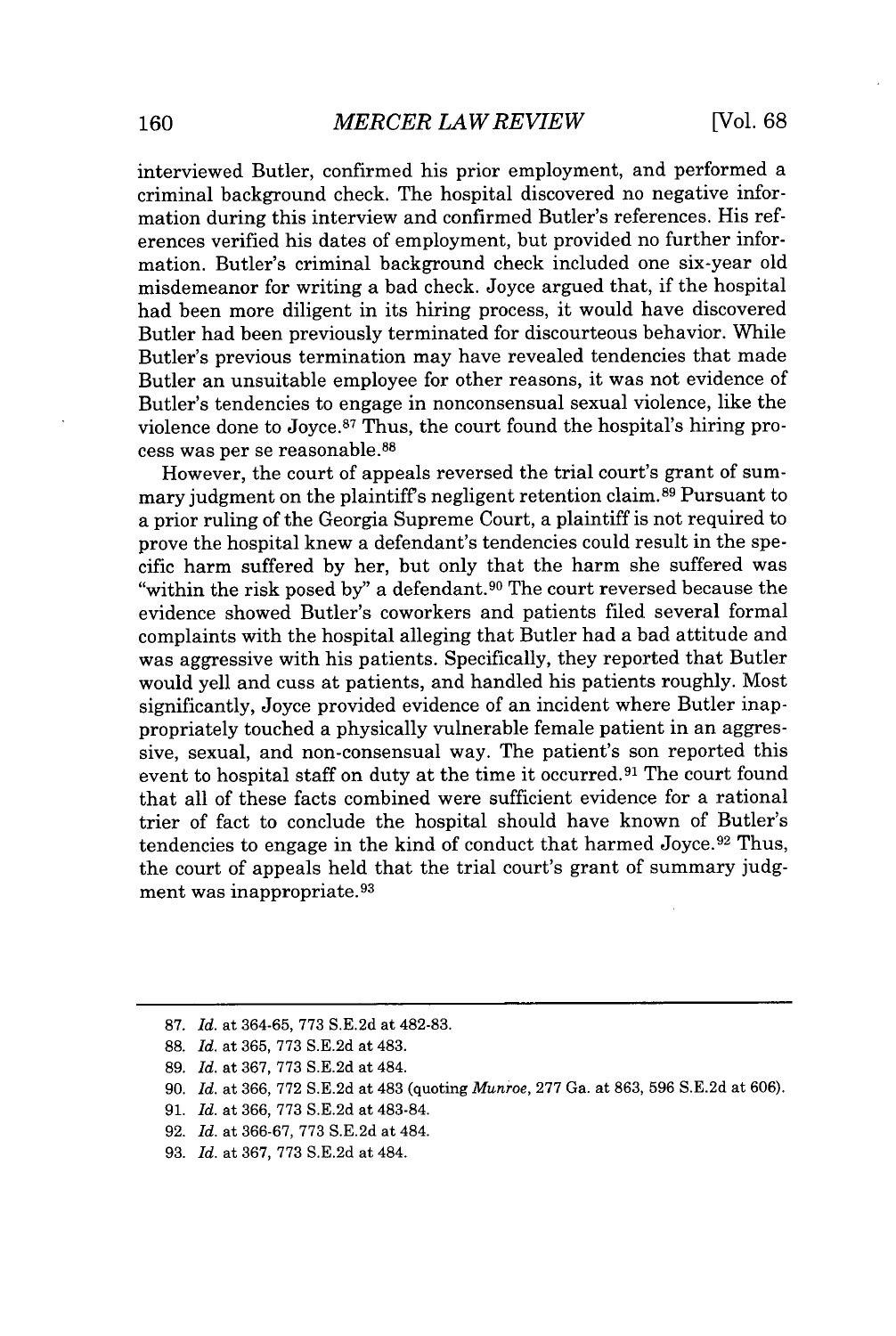## *B. Tortious Interference with an Employment Contract*

An action for tortious interference with an employment contract is rooted in Georgia's laws and prohibits anyone from interfering with another's enjoyment of private property.<sup>94</sup> Actions are allowed against third parties who maliciously persuade someone to breach his or her contract with another person.<sup>95</sup> Per the stranger doctrine, for an employee to prevail on such a claim, the third party must be a stranger to, or receive no direct benefit from, the employee's contract.<sup>96</sup>

In *Howerton v. Harbin Clinic,<sup>97</sup>*Howerton, a surgical technician, filed various claims against multiple defendants including an action against Dr. Kenneth Sands for tortious interference with her employment contract. Howerton was an employee of Floyd Medical Center (FMC). FMC had a contract with Harbin Clinic under which Harbin Clinic was allowed to use FMC's operating rooms, but FMC would supply the technicians. Dr. Sands, a surgical doctor, was an employee of Harbin Clinic who performed surgeries in FMC's operating room with Howerton. Howerton claimed that she was fired as a result of Dr. Sands' tortious interference with her employment contract with **FMC.98** Dr. Sands argued, and the trial court ruled, that Howerton could not maintain her tortious interference claim against Dr. Sands because he had a direct economic interest in her employment contract; hence "he was not a stranger to the contract."<sup>99</sup> The court of appeals disagreed.<sup>100</sup> The court found Dr. Sands had no "direct economic interest" in Howerton's employment contract because the relationship between Dr. Sands and Howerton was too tenuous.<sup>101</sup> The relationship was a result of three separate contracts containing three separate and distinct subject matters. 102

#### *C. Breach of Fiduciary Duty*

**O.C.G.A. § 10-6-31103** requires employers to pay employees, who have performed all their duties, all compensation owed to them. 104 Conversely, if employees violate their duty of loyalty to their employer, employers

- **98.** *Id.* at **191-98, 776 S.E.2d** at **290-95.**
- *99. Id.* at 200, **776 S.E.2d** at **296.**
- **100.** *Id.* at **191, 776 S.E.2d** at **290-91.**
- **101.** *Id.* at **199-200, 776 S.E.2d** at **296.**

- **103. O.C.G.A.** *§* **10-6-31 (2009).**
- 104. *Id.*

<sup>94.</sup> **O.C.G.A.** *§* **51-9-1** (2000).

**<sup>95.</sup> O.C.G.A.** *§* **51-12-30** (2000).

**<sup>96.</sup>** Howerton v. Harbin Clinic, **333** Ga. **App. 191, 197, 776 S.E.2d 288, 295 (2015).**

**<sup>97. 333</sup>** Ga. **App. 191, 776 S.E.2d 288 (2015).**

<sup>102.</sup> *Id.*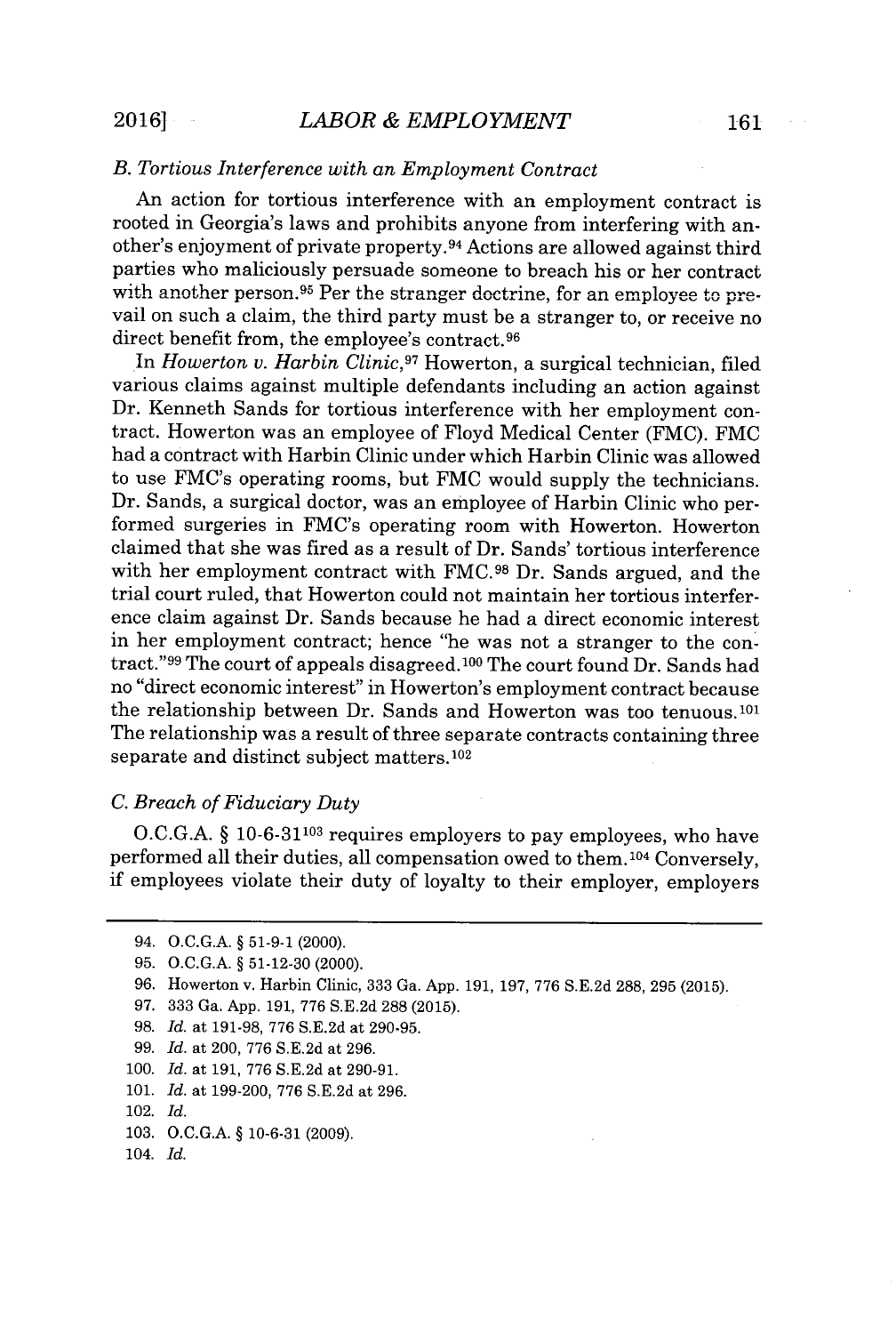may maintain a breach of fiduciary duty action and recover damages.<sup>105</sup> During this Survey period, in *Helms & Greene, LLC v.* Willis,<sup>106</sup>the court of appeals considered whether a business could recover damages from an employee who tried, but failed, to solicit business on his own behalf and not on behalf of his employer.107

Helms **&** Greene filed a breach of fiduciary duty claim against one of its former partners, Kirk Willis, who managed its Dallas office. While employed with Helms **&** Greene, Willis submitted a proposal for Kirk Willis **P.C.** to provide legal services to several potential clients. The proposals listed Kirk Willis P.C.'s address as the address of Helms Greene's Dallas office and identified Helms **&** Greene's attorneys as attorneys likely to work on the potential clients' legal matters. In addition, Willis used his Helms **&** Greene secretary to manage the proposals. Nonetheless, Willis never consulted with anyone at Helms **&** Greene about his proposals, and never submitted the expenses resulting from his proposals to the firm. Some months later, Willis resigned from the firm. The trial court reasoned that, though Willis' unreported marketing efforts were a breach of his fiduciary duty, because those efforts were unsuccessful, those efforts did not benefit Willis or damage the firm. Thus, the trial court granted summary judgement in Willis' favor. **<sup>108</sup>**

The firm appealed and argued it should have been permitted to maintain its action against Willis because, even though Willis' efforts were not fruitful, the firm could seek to recover compensation it paid Willis during his period of disloyalty.109 The court of appeals agreed and reversed the trial court.<sup>110</sup> In its reasoning, the court of appeals cited several prior cases where it held an employee's breach of fiduciary duty negates his right to compensation during any period in which the employee was unfaithful.<sup>111</sup>

**111.** *Id.* at 399-400, **773 S.E.2d** at 494-95.

**<sup>105.</sup>** Vinson v. E.W. Buschman Co., **172** Ga. **App. 306, 309-10, 323 S.E.2d** 204, **207** (1984).

**<sup>106. 333</sup>** Ga. **App. 396, 773 S.E.2d** 491 **(2015).**

**<sup>107.</sup>** *Id.* at **396, 773 S.E.2d** at 492.

**<sup>108.</sup>** *Id.* at **396-98, 773 S.E.2d** at 492-94.

**<sup>109.</sup>** *Id.* at **396, 773 S.E.2d** at 492.

**<sup>110.</sup>** *Id.*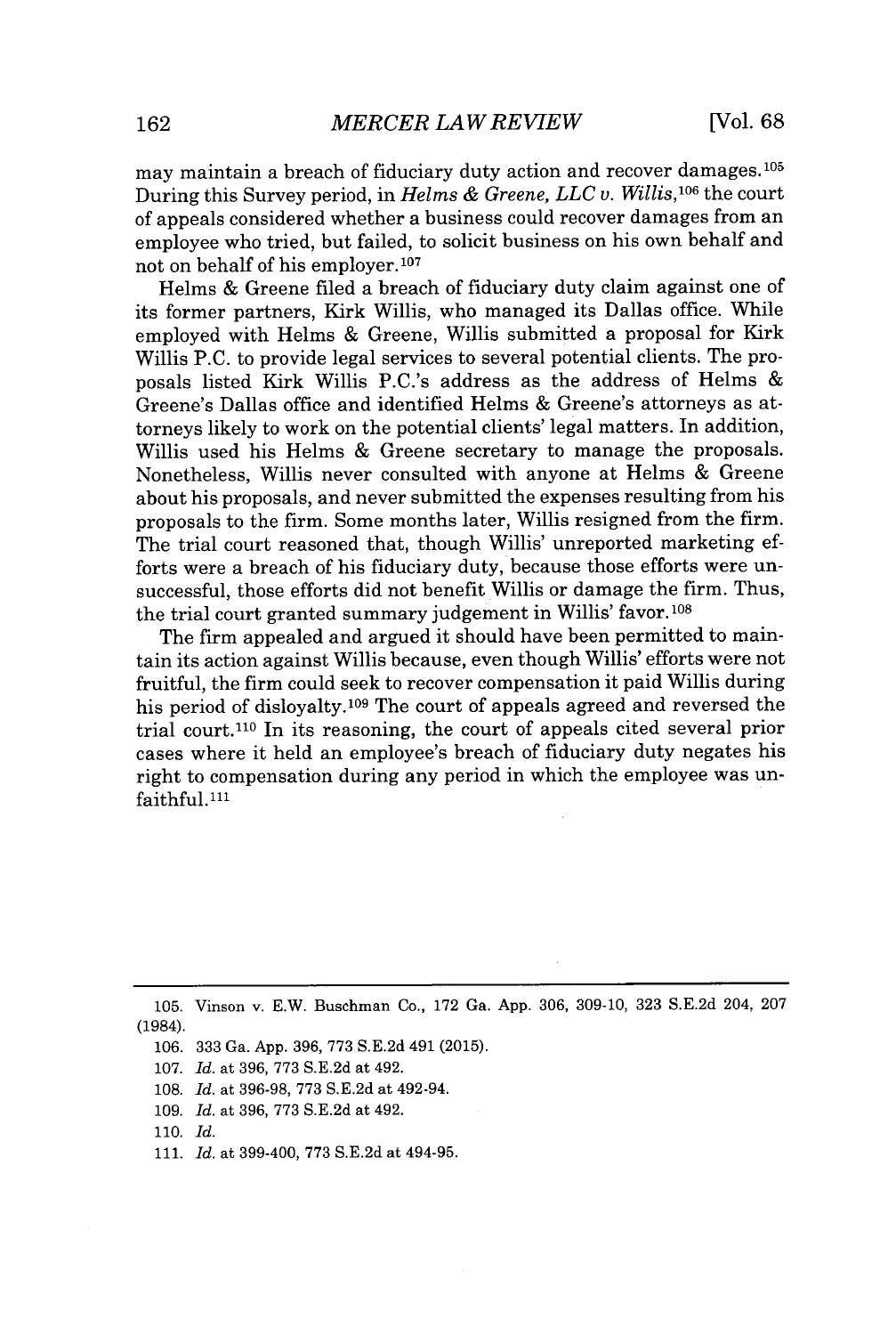#### V. VICARIOUs LIABILITY

## *A. Negligent Entrustment, Joint Venture, and Alter Ego*

Generally, employers are held liable for the actions of their employees under the respondeat superior theory.<sup>112</sup> During the Survey period, in *Cobra 4 Enterprises v. Powell-Newman,<sup>113</sup>*the court of appeals considered whether a corporation could be held vicariously liable for the negligent acts of another corporation's employee based on alter ego and joint venture. <sup>114</sup>

Newman was injured in an auto accident with Danny Ayala, an employee of Yellow Ribbon, in a truck leased to Yellow Ribbon **by** Cobra 4 Enterprises (Cobra 4). Ayala was arrested and charged with various traffic violations as a result of the accident. Newman filed an action for negligence against Ayala. He also filed actions for negligent entrustment and respondeat superior liability against Yellow Ribbon and Yellow Ribbon's owner, Gary Robertson. Newman also named Cobra 4 as a defendant as the lessor of the truck Ayala was driving and as another corporation owned **by** Robertson. Cobra 4 moved for summary judgment, arguing it had no control of the truck at the time of Ayala's accident so it could not be held vicariously liable. The trial court granted Cobra 4's motion as to Newman's joint venture claim, but ruled there was sufficient evidence to support Newman's claims of negligent entrustment and alter ego. Both parties appealed.<sup>115</sup>

The Georgia Court of Appeals affirmed the trial court's ruling that Cobra 4 and Yellow Ribbon were not engaged in a joint venture. **116** For the corporations' relationship to be considered a joint venture, the two must combine their assets to make a profit, and both must have an equal right to control the conduct of the other during the venture.<sup>117</sup> Here, the two corporations did not comingle funds and Cobra 4 did not have the right to possess or direct any of its trucks while in Yellow Ribbon's possession. <sup>11</sup>8

The court of appeals reversed the trial court's ruling that there was evidence Cobra 4 was an alter ego of Yellow Ribbon. <sup>119</sup>For Yellow Ribbon and Cobra 4 to be considered alter egos, there must be evidence the two

- **113. 336** Ga. **App. 609, 785 S.E.2d 556 (2016).**
- 114. *Id.* at **609-10, 785 S.E.2d** at **558-59.**
- **115.** *Id.*

- **118.** *Id.* at **613, 785 S.E.2d** at **560.**
- **119.** *Id.*

<sup>112.</sup> Hoffman v. Wells, **260** Ga. **588, 589, 397 S.E.2d 696, 698 (1990).**

**<sup>116.</sup>** *Id.* at **612, 785 S.E.2d** at **560.**

**<sup>117.</sup>** *Id.*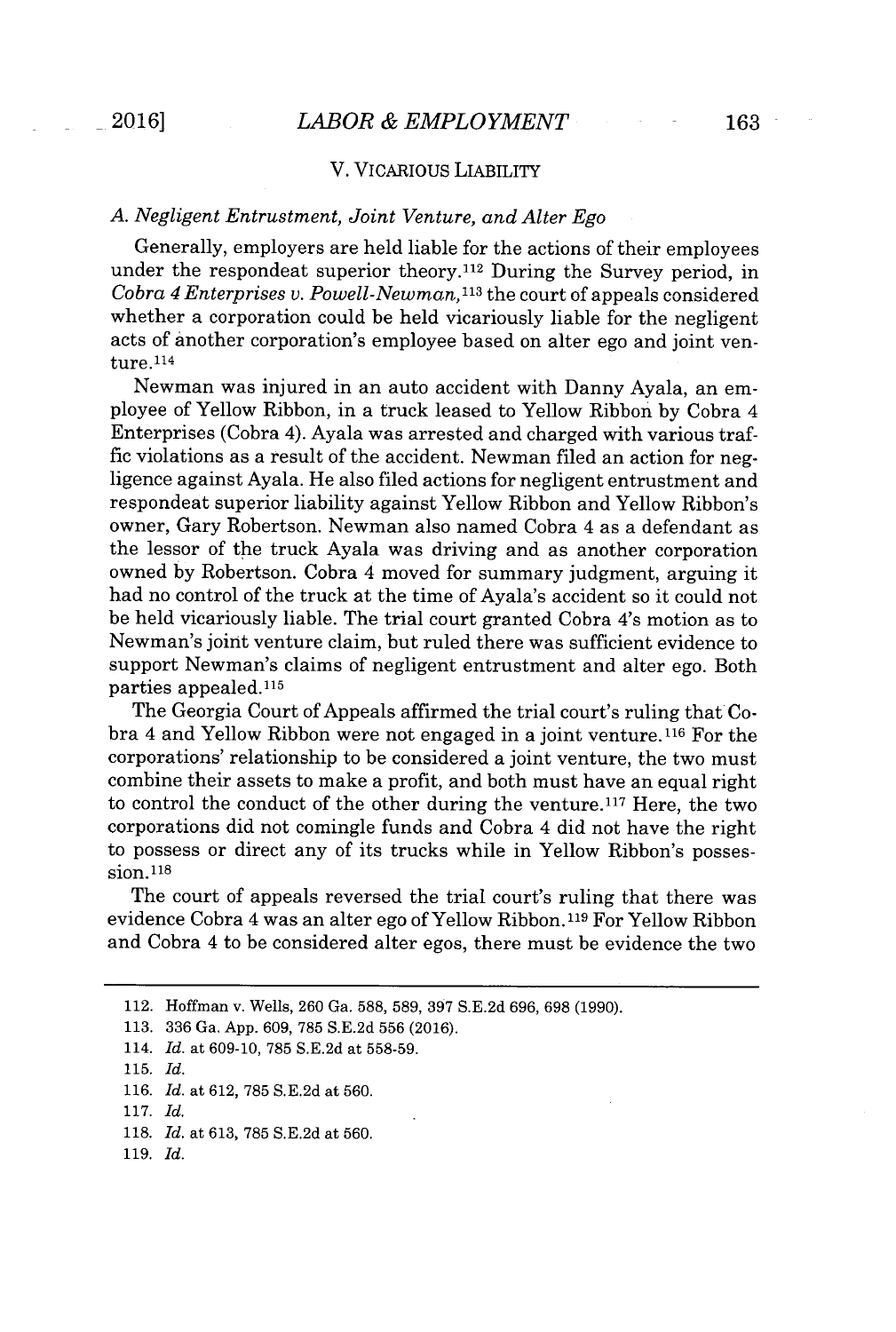corporations were so intertwined that their legal separateness was just an arrangement Robertson designed to perpetuate fraud or evade liability.<sup>120</sup> Whether corporations are alter egos is a question of law.<sup>121</sup> Here, there was some overlap between the corporations; however, they did not share assets, did not comingle funds, had no right to control the other, and Cobra 4 leased trucks to corporations Robertson did not own. 122 Thus, the court found the two corporations were not interchangeable and could not be considered alter egos. 123

#### *B. Independent Contractor*

Respondeat superior liability generally does not extend to the actions of independent contractors.<sup>124</sup> Accordingly, in determining vicarious liability, a court must first resolve if an individual is an employee or an independent contractor. To be considered an independent contractor, the contract must allow for the contractor to control when and how he completes his work. <sup>125</sup>

In *Royal v. Georgia Farm Bureau Mutual Insurance* **Co., <sup>1</sup><sup>26</sup>**Royal was injured while hauling corn in a truck owned **by** his employer, Williams. Williams' insurance policy did not cover her employees. Royal filed an action against Farm Bureau arguing he was an independent contractor so he was covered **by** Williams' policy. The trial court ruled Royal was an employee of Williams and granted Farm Bureau's motion for summary judgment. Royal appealed and argued he was an independent contractor per the factors set out in the Restatement of Agency.<sup>127</sup> Specifically, Williams argued Royal's **job** as a truck driver was distinct from his **job** as a farmer, and driving a truck is not a usual part of Williams' business. **Ad**ditionally, it was unclear if Royal was paid hourly or **by** the bushel, and Williams never paid taxes on Royal's wages. 128 The court of appeals disagreed and affirmed the trial court's ruling. 129 In finding an employment

**121.** *Id.*

<sup>120.</sup> *Id. at* **613, 785 S.E.2d** at **561.**

<sup>122.</sup> *Id. at* **613, 615, 785 S.E.2d** at **561-62.**

**<sup>123.</sup>** *Id. at* 614, **785 S.E.2d** at **562.**

<sup>124.</sup> *See* **O.C.G.A.** *§* 51-2-4 (2000). An employer generally is not responsible for torts committed **by** his employee when the employee exercises an independent business and is not subject to the immediate direction and control of the employer. *Id.*

**<sup>125.</sup>** Rbf Holding Co. v. Williamson, **260** Ga. **526, 526, 397 S.E.2d** 440, 441 **(1990).**

**<sup>126. 333</sup>** Ga. **App. 881, 777 S.E.2d 713 (2015).**

**<sup>127.</sup>** Restatement (Second) of Agency *§* 220 (Am. Law Inst. **1958).**

**<sup>128.</sup>** *Royal,* **333** Ga. **App.** at **881, 883-85, 777 S.E.2d** at 714-16.

**<sup>129.</sup>** *Id.* at **881, 777 S.E.2d** at 714.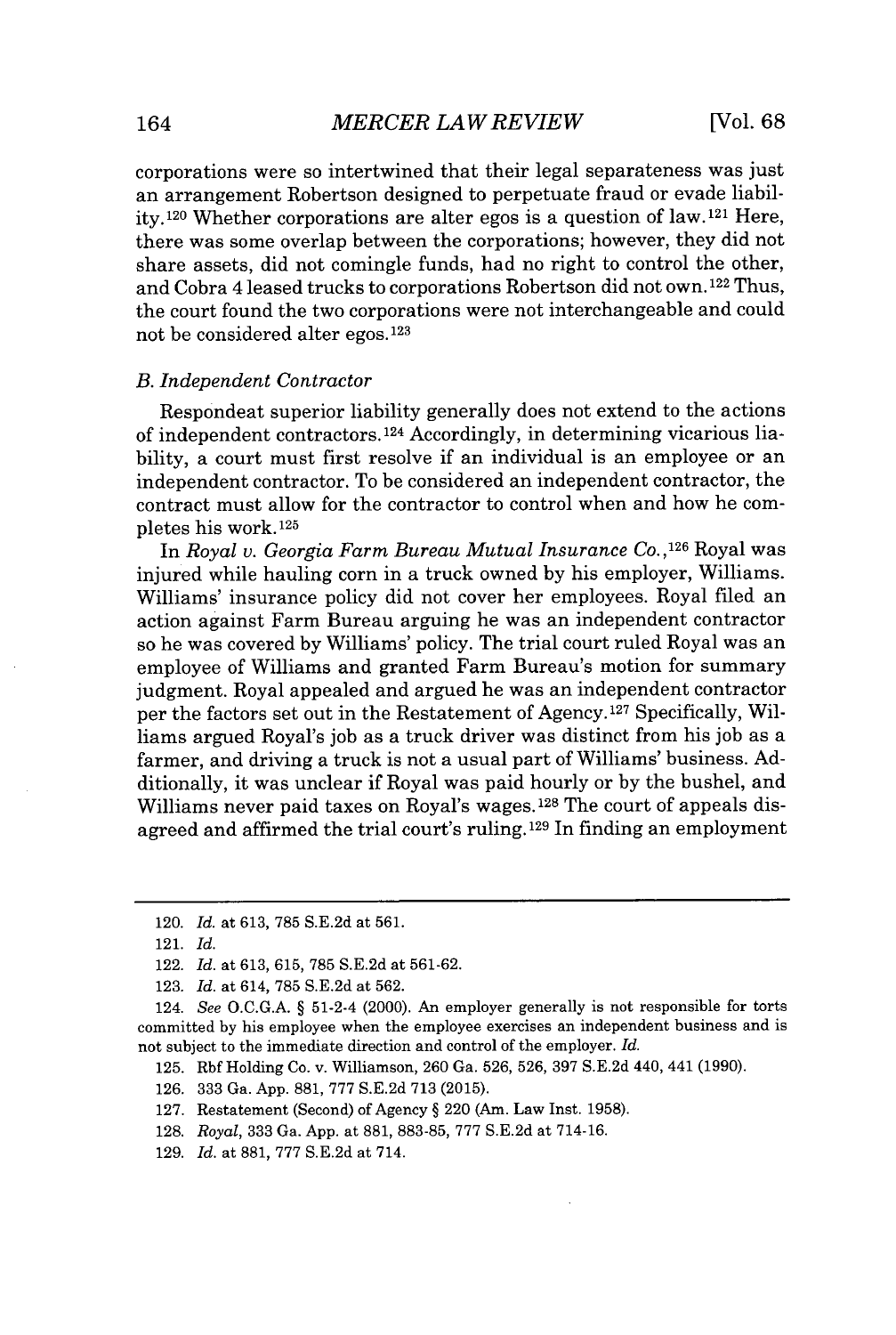relationship existed, the court of appeals considered several factors. During his employment, Royal followed Williams' instructions or the instructions of Williams' lead driver. Both men controlled Royal's hours, route, how much corn he hauled, how Royal did his **job,** and Williams gave Royal all his equipment. <sup>130</sup>

#### VI. **CONCLUSION**

As this Article demonstrates, the issues arising under Georgia law are becoming progressively more challenging each year due to the growing overlap between state and federal issues, as well as growing state regulations. Regardless of whether a practitioner specializes in state, federal, administrative, or other matters pertaining to labor and employment, it is important to recognize and stay abreast of the ever-evolving trends, policies, cases, and state and federal guidelines.